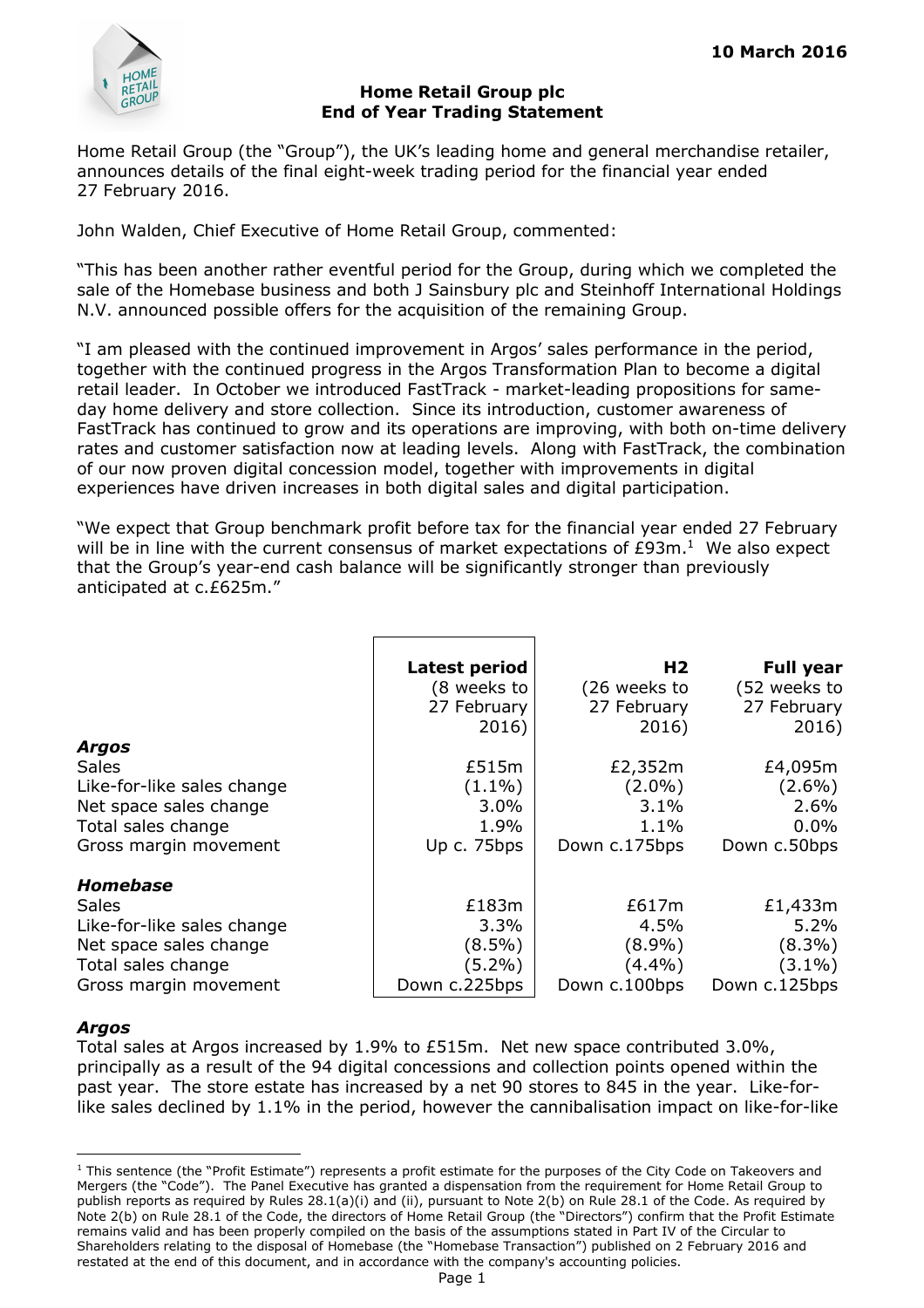sales as a result of the additional new space was around 1% and therefore underlying likefor-like sales were broadly flat in the period.

Sales of non-electrical product categories grew during the period, principally attributable to the performance of furniture and general sports, partially offset by a decline in jewellery. However, sales of electrical products declined during the period, principally driven by video gaming, tablets and white goods, while mobiles continued to deliver good levels of growth.

Internet sales grew by 13% in the period and represented 51% of total Argos sales, up from 46% for the same period last year. Within this, mobile commerce sales grew by 15% to represent 28% of total Argos sales, up from 25% in the prior year.

Argos' gross margin was up approximately 75 basis points.

### *Other*

The Group's cash flow, excluding the impact of the Homebase transaction, has been significantly stronger than anticipated and will be broadly flat for the financial year just ended, resulting in an underlying closing net cash position of c.£310m. In addition, the Group's reported closing net cash position will also include the Homebase disposal proceeds of £340m, together with the initial payment of £26m in respect of the previously disclosed £50m Homebase sale related contribution to the Group's defined benefit pension scheme, resulting in an actual closing net cash position of c.£625m.

## **Enquiries**

# **Analysts and investors (Home Retail Group)**

| Richard Ashton | Finance Director               |  |
|----------------|--------------------------------|--|
| Mark Willis    | Director of Investor Relations |  |

Rig08 600 291

**Media (Finsbury)** 

Rollo Head 020 7251 3801

There will be a conference call for analysts and investors to discuss this statement at 8.15am this morning. The call can be accessed as a live webcast on the Home Retail Group website www.homeretailgroup.com. An indexed replay will also be available on the website later in the day.

## **Disclosure requirements of the City Code on Takeovers and Mergers (the "Code")**

Under Rule 8.3(a) of the Code, any person who is interested in 1% or more of any class of relevant securities of an offeree company or of any securities exchange offeror (being any offeror other than an offeror in respect of which it has been announced that its offer is, or is likely to be, solely in cash) must make an Opening Position Disclosure following the commencement of the offer period and, if later, following the announcement in which any securities exchange offeror is first identified. An Opening Position Disclosure must contain details of the person's interests and short positions in, and rights to subscribe for, any relevant securities of each of (i) the offeree company and (ii) any securities exchange offeror(s). An Opening Position Disclosure by a person to whom Rule 8.3(a) applies must be made by no later than 3.30 pm (London time) on the 10th business day following the commencement of the offer period and, if appropriate, by no later than 3.30 pm (London time) on the 10th business day following the announcement in which any securities exchange offeror is first identified. Relevant persons who deal in the relevant securities of the offeree company or of a securities exchange offeror prior to the deadline for making an Opening Position Disclosure must instead make a Dealing Disclosure.

Under Rule 8.3(b) of the Code, any person who is, or becomes, interested in 1% or more of any class of relevant securities of the offeree company or of any securities exchange offeror must make a Dealing Disclosure if the person deals in any relevant securities of the offeree company or of any securities exchange offeror. A Dealing Disclosure must contain details of the dealing concerned and of the person's interests and short positions in, and rights to subscribe for, any relevant securities of each of (i) the offeree company and (ii) any securities exchange offeror, save to the extent that these details have previously been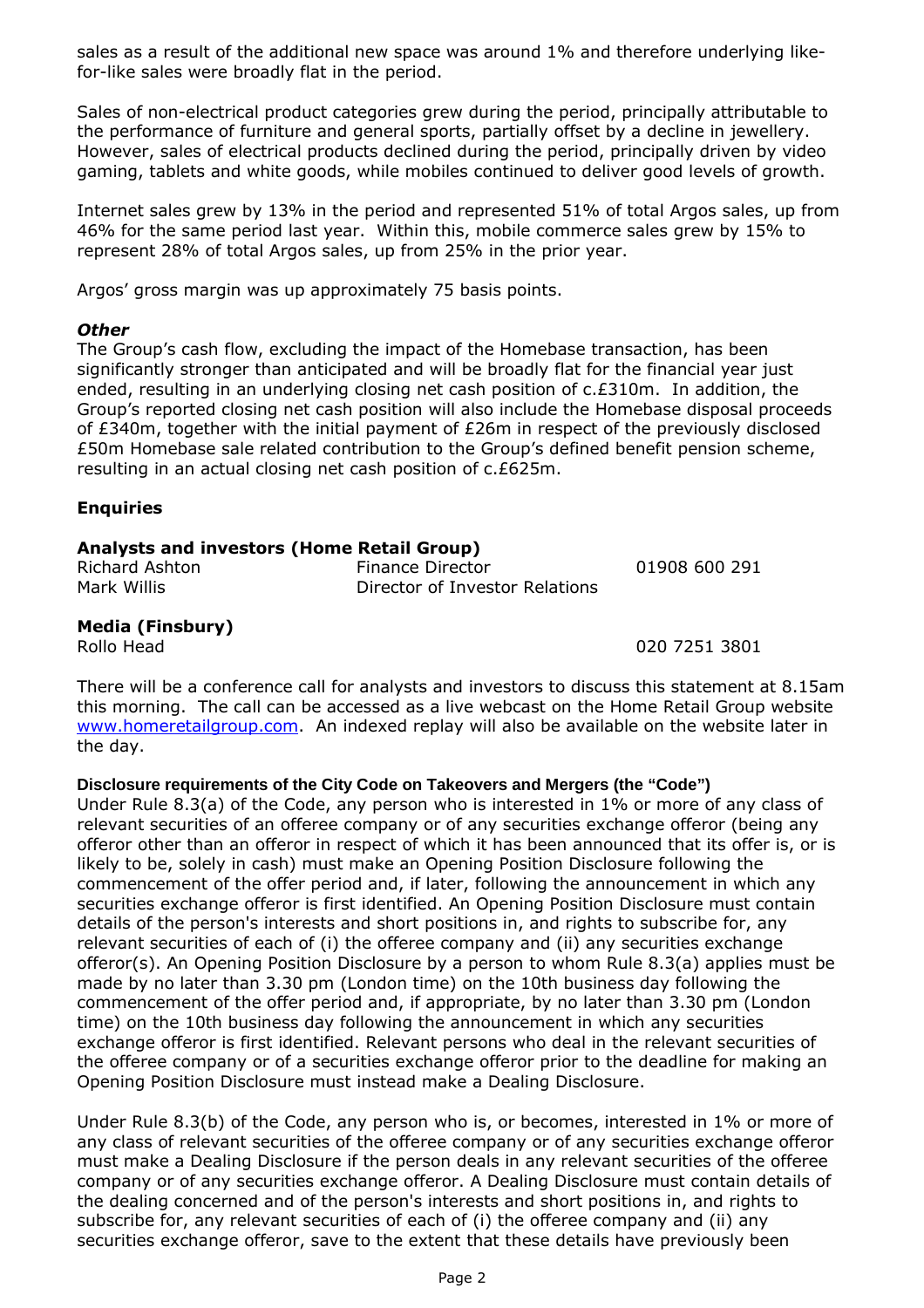disclosed under Rule 8. A Dealing Disclosure by a person to whom Rule 8.3(b) applies must be made by no later than 3.30 pm (London time) on the business day following the date of the relevant dealing.

If two or more persons act together pursuant to an agreement or understanding, whether formal or informal, to acquire or control an interest in relevant securities of an offeree company or a securities exchange offeror, they will be deemed to be a single person for the purpose of Rule 8.3.

Opening Position Disclosures must also be made by the offeree company and by any offeror and Dealing Disclosures must also be made by the offeree company, by any offeror and by any persons acting in concert with any of them (see Rules 8.1, 8.2 and 8.4). Details of the offeree and offeror companies in respect of whose relevant securities Opening Position Disclosures and Dealing Disclosures must be made, can be found in the Disclosure Table on the Panel's website at www.thetakeoverpanel.org.uk, including details of the number of relevant securities in issue, when the offer period commenced and when any offeror was first identified. You should contact the Panel's Market Surveillance Unit on +44 (0)20 7638 0129 if you are in any doubt as to whether you are required to make an Opening Position Disclosure or a Dealing Disclosure.

## **Rule 26.1 disclosure**

A copy of this announcement will be available on Home Retail Group's website at www.homeretailgroup.com/investor-centre by no later than 12 noon (London) time on 11 March 2016.

The content of the website referred to in this announcement is not incorporated into and does not form part of this announcement.

## **Profit Estimate assumptions**

Factors affecting the Profit Estimate that are outside the influence or control of the Directors:

- there will be no material change in the political and/or economic environment that would materially affect the Group;
- there will be no material change in market conditions in relation to customer demand or the competitive environment;
- there will be no material change in customers' propensity to purchase products from Homebase, particularly ''big ticket'' products as a result of the announcement of the Homebase Transaction;
- there will be no material change in customers' ability or approach in managing their credit commitments that would materially affect the Group;
- there will be no business disruptions that materially affect the Group, its customers or operations, including severe weather conditions, acts of terrorism, cyber-attack and/or technological issues or supply chain/distribution disruptions;
- there will be no material change in the management or control of the Group;
- there will be no changes in interest rates, exchange rates, bases of taxes, legislative or regulatory requirements that would have a material impact on the Group's operations;
- there will be no material changes in supplier terms and conditions;
- there will be no material changes in freight costs;
- there will be no industrial action; and
- there will be no material legal claim against the Group.

Factors affecting the Profit Estimate that are within the influence or control of the Directors:

- there will be no material strategic investments, acquisitions or further disposals;
- there will be no change in the Group's existing operational strategy;
- there will be no store or site closures beyond those forecast;
- there will be no significant changes to product pricing from that forecast;
- any current contract negotiations with suppliers will conclude materially as the Directors would reasonably expect based on the Group's past experience; and
- the announcement of the Homebase Transaction will not have a material impact on the Group's ability to retain and motivate employees.